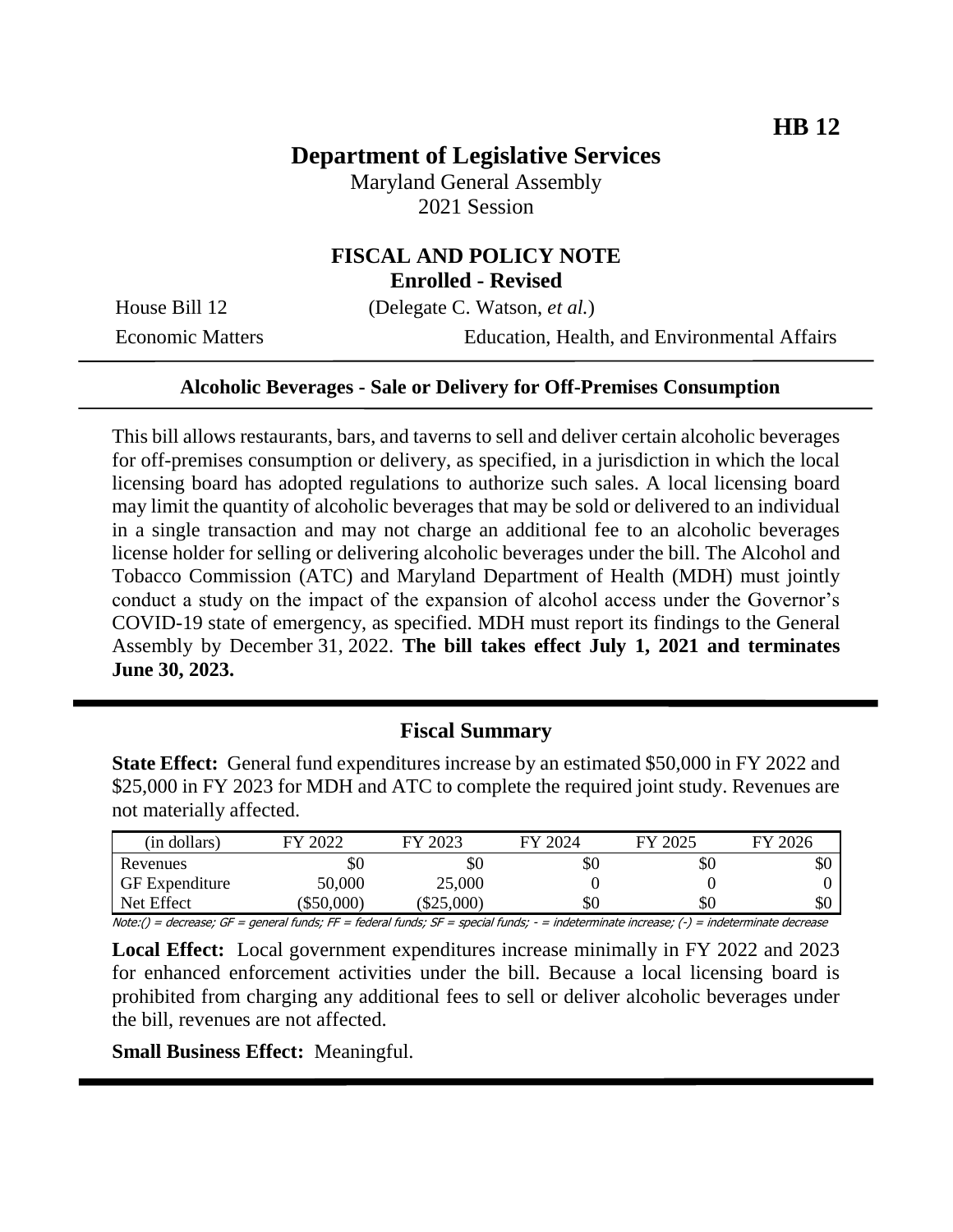# **Analysis**

### **Bill Summary:**

## *Sale and Delivery of Alcoholic Beverages*

The bill's authorizations that allow a restaurant, bar, or tavern to sell certain alcoholic beverages, including mixed drinks or cocktails in sealed or closed containers, for off-premises consumption apply only in a jurisdiction in which the local licensing board has adopted regulations to authorize such sales. In considering whether to do so, a local licensing board must weigh the need to promote the economic recovery of different categories of small businesses in the wake of the COVID-19 pandemic and the need to protect public health and welfare.

For restaurants, bars, and taverns with a license that only allows alcoholic beverages sales for on-premises consumption, any such law or ordinance may allow the off-premises sale and delivery if:

- the alcoholic beverage is purchased along with prepared food other than prepackaged snacks;
- the individual purchasing the alcoholic beverage is (1) at least 21 years old; (2) provides valid identification as proof of age; and (3) if the sale is for delivery, provides any documentation the local licensing board requires;
- the license holder has registered and received written authorization from the local liquor licensing board to sell alcoholic beverages under its license for off-premises consumption or delivery;
- each alcoholic beverage sold for off-premises consumption or delivery is (1) provided in the manufacturer's original sealed container or in a container closed with a cap, cork, seal, or lid with no holes for straws or sipping and (2) sold or delivered before 11:00 p.m.;
- the delivery is made to the individual purchasing the alcoholic beverage from the licensed premises by the license holder or the holder's employee who is at least 21 years old and certified in an alcohol awareness program; and
- the alcoholic beverage is not delivered to (1) another premises licensed to sell alcoholic beverages or (2) an address located outside of the licensed jurisdiction.

For restaurants, bars, and taverns with a license that allows alcoholic beverages sales for on- and off-premises consumption, any such law or ordinance may allow the off-premises sale and delivery if: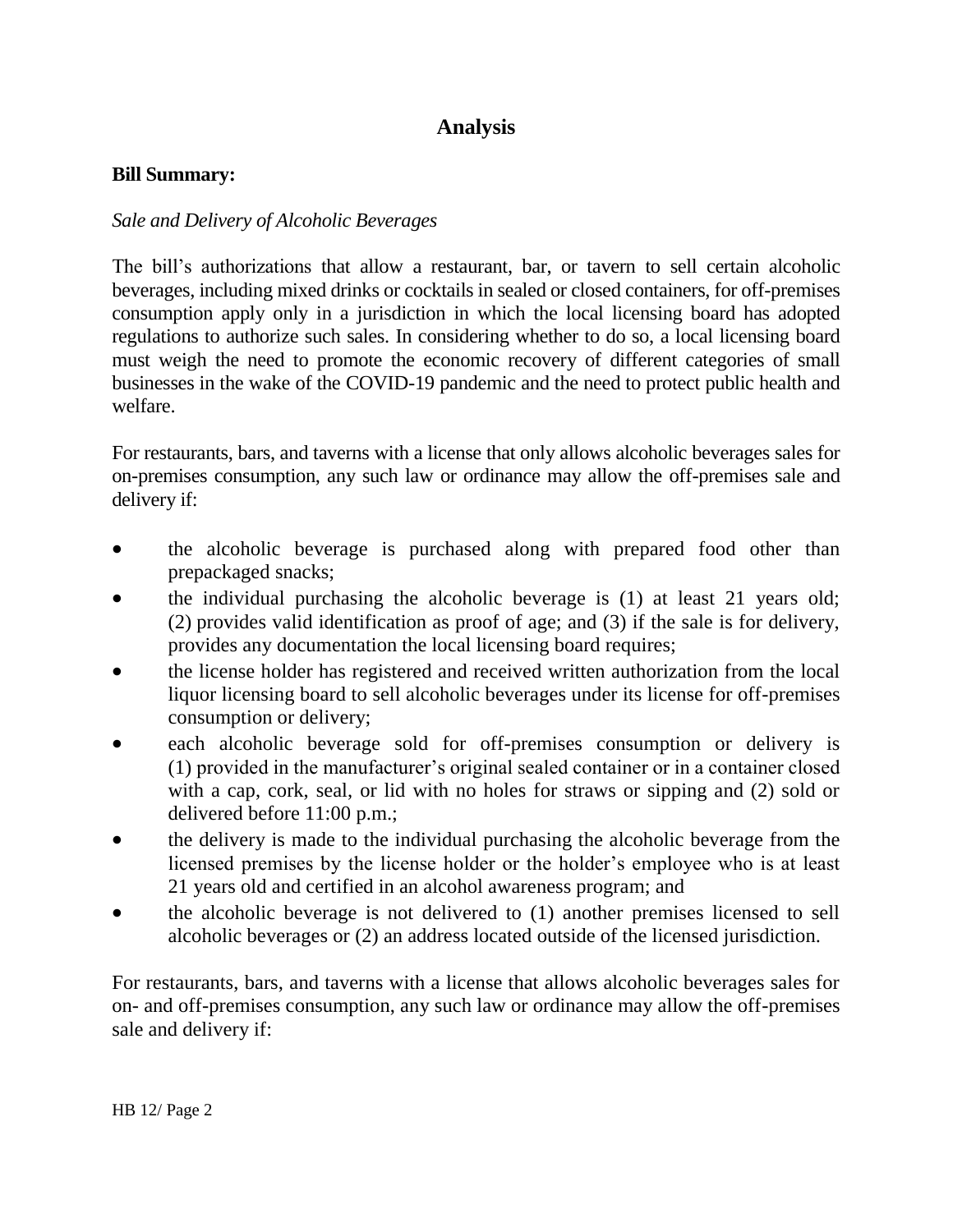- the mixed drink or cocktail is purchased along with prepared food other than prepackaged snacks;
- the individual purchasing the mixed drink or cocktail is (1) at least 21 years old; (2) provides valid identification as proof of age; and (3) if the sale is for delivery, provides any documentation the local licensing board requires;
- each mixed drink sold for off-premises consumption or delivery is (1) provided in the manufacturer's original sealed container or in a container closed with a cap, cork, seal, or lid with no holes for straws or sipping and (2) sold or delivered before 11:00 p.m.;
- the delivery is made to the individual purchasing the alcoholic beverage from the licensed premises by the license holder or the holder's employee who is at least 21 years old and certified in an alcohol awareness program; and
- the mixed drink or cocktail is not delivered to (1) another premises licensed to sell alcoholic beverages or (2) an address located outside of the licensed jurisdiction.

## *Study and Report*

ATC and MDH must conduct a study on the impact of the expansion of alcohol access under the Governor's proclamation of March 5, 2020 "Declaration of State of Emergency and Existence of Catastrophic Health Emergency – COVID-19," and the authorizations established by the bill for the years 2020, 2021, and 2022, including the impact on public health. MDH must submit its findings to the General Assembly by December 31, 2022.

**Current Law:** Maryland's 23 counties, Baltimore City, and the City of Annapolis all have boards of license commissioners that issue and enforce retail alcoholic beverages licenses in their jurisdictions.

Within each jurisdiction, the most common types of retail licenses are Class A, Class B, Class C, and Class D licenses. Each license authorizes the sale of alcoholic beverages in a different manner and may authorize the sale of alcohol for on-premises consumption, off-premises consumption, or both. For example, Class B licenses are generally issued to restaurants and allow the sale of alcoholic beverages with food, and Class D licenses are generally issued to bars and taverns and allow the sale of alcoholic beverages without food.

**State Expenditures:** General fund expenditures increase by \$50,000 in fiscal 2022 and \$25,000 in fiscal 2023 for MDH and ATC to engage contractual assistance to help research, develop, and conduct the required joint study.

**Small Business Effect:** A small business restaurant or bar that is able to deliver alcoholic beverages under the bill is likely to experience increased sales and revenues.